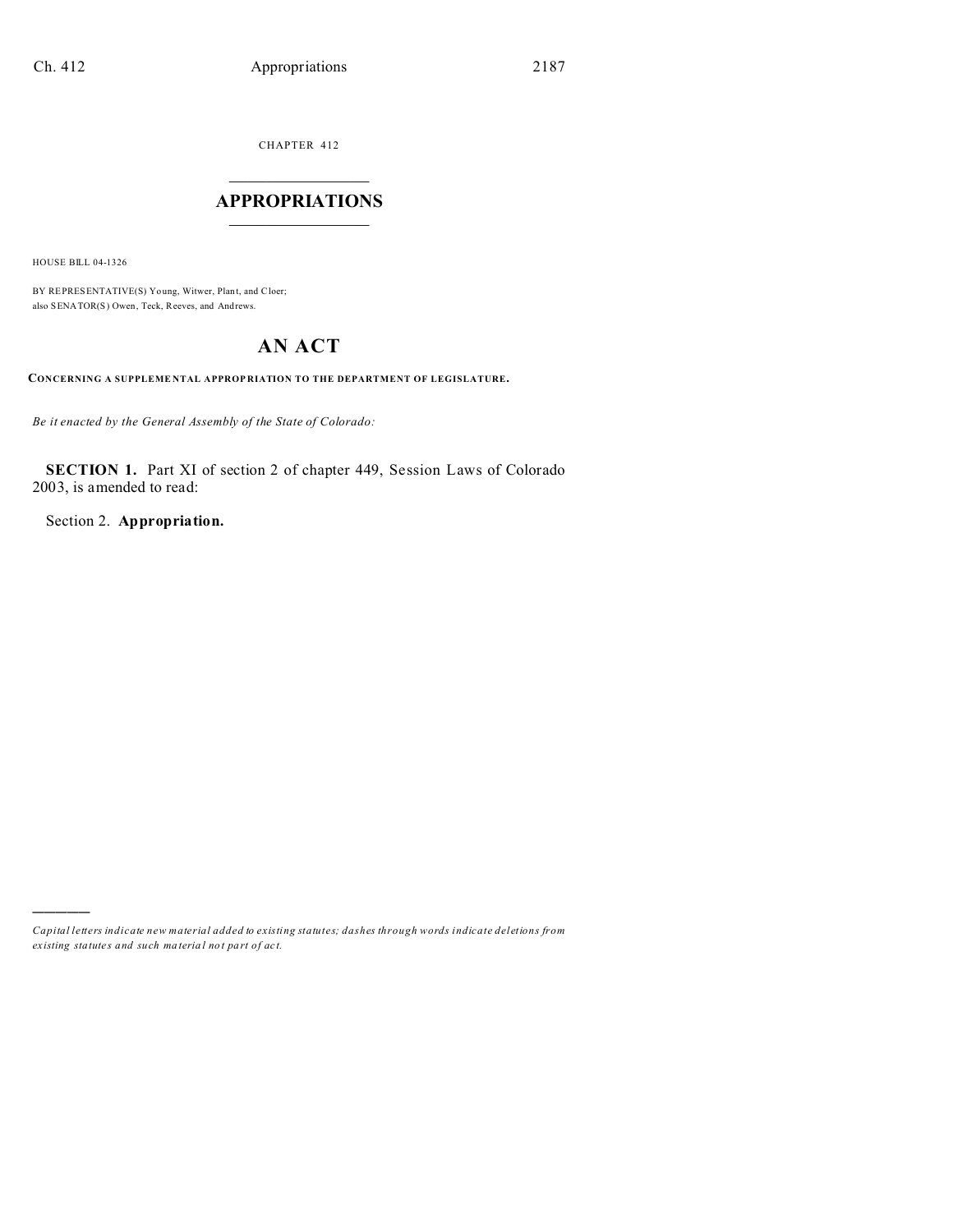## Ch. 412 Appropriations

|                    |       | <b>APPROPRIATION FROM</b>     |                                         |                      |                                       |                         |
|--------------------|-------|-------------------------------|-----------------------------------------|----------------------|---------------------------------------|-------------------------|
| ITEM &<br>SUBTOTAL | TOTAL | <b>GENERAL</b><br><b>FUND</b> | GENERAL<br><b>FUND</b><br><b>EXEMPT</b> | CASH<br><b>FUNDS</b> | CASH<br><b>FUNDS</b><br><b>EXEMPT</b> | FEDERAL<br><b>FUNDS</b> |
| S                  | S     | S                             | S                                       | S                    | \$                                    | \$                      |

## **(1) LEGISLATIVE COU NC IL**

| Property Tax Study pursuant |         |           |           |
|-----------------------------|---------|-----------|-----------|
| to Section $39-1-104$ (16), |         |           |           |
| C.R.S.                      | 650,000 |           |           |
| Ballot Analysis             | 492.322 |           |           |
|                             |         | 1,142,322 | 1,142,322 |

10,243

| $(2)$ GENERAL                                                   |
|-----------------------------------------------------------------|
| <b>ASSEMBLY</b>                                                 |
| Workers' Compensation                                           |
| $\mathbf{r}$ and $\mathbf{r}$ and $\mathbf{r}$ and $\mathbf{r}$ |

| Legal Services for 188 hours | 11,429 |
|------------------------------|--------|
| Purchase of Services from    |        |
| Computer Center              | 13,538 |
|                              | 12,191 |
| Payment to Risk              |        |
| Management and Property      |        |
| Funds                        | 7.380  |
|                              | 6.622  |